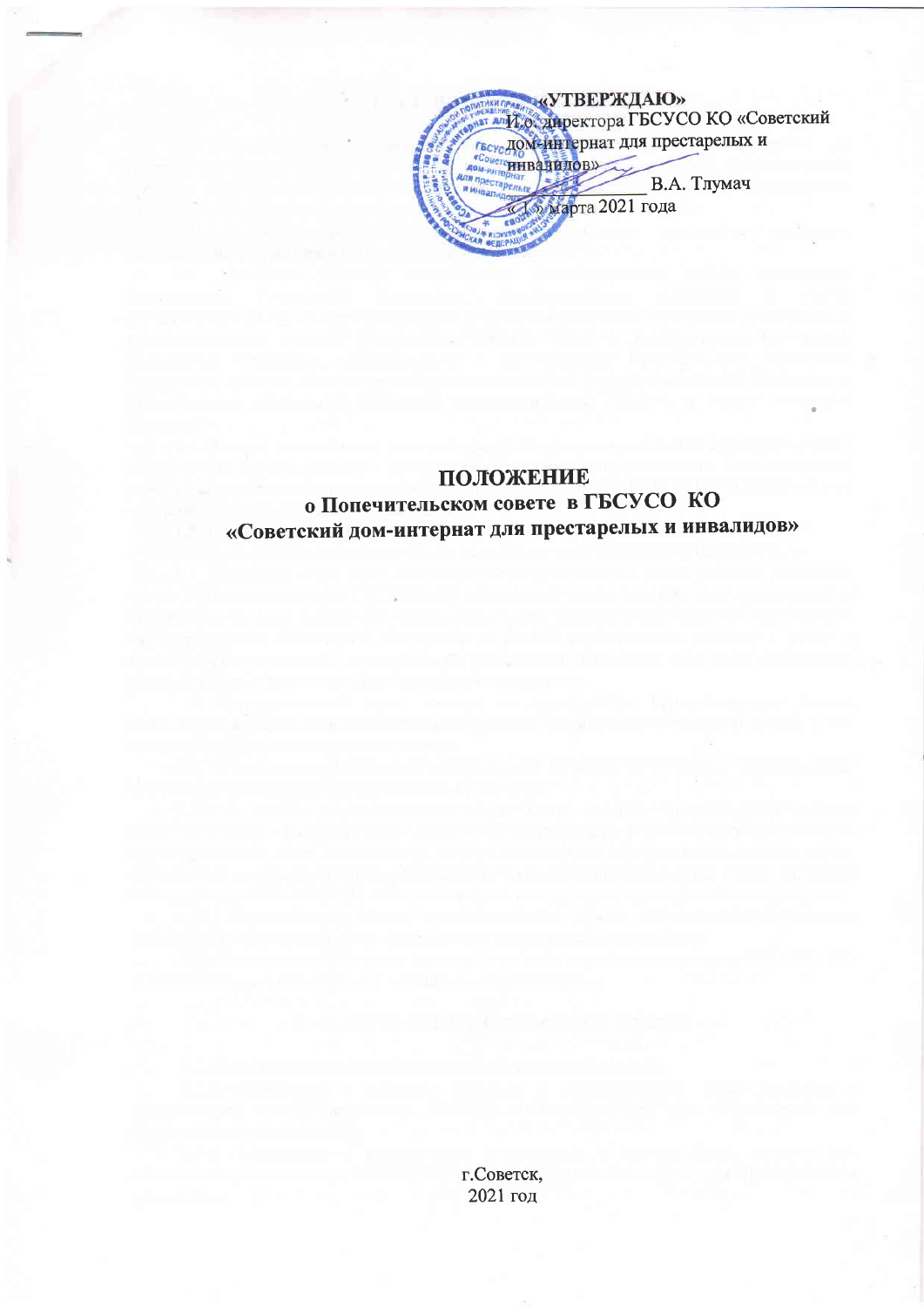1.1. Попечительский совет ГБСУСО КО «Советский дом - интернат для престарелых и инвалидов» (далее - попечительский совет) является совещательным органом, образованным для рассмотрения наиболее важных вопросов деятельности ГБСУСО КО «Советский дом - интернат для престарелых и инвалидов».

1.2. Попечительский совет действует на основе гласности, принципов добровольности участия и равноправия его членов.

деятельности попечительского совета составляют основу Правовую  $1.3.$ общепризнанные нормы принципы  $\overline{\mathbf{M}}$ Российской Федерации, Конституция международного права, международные договоры Российской Федерации, федеральные конституционные законы, федеральные законы, указы и распоряжения Президента Российской Федерации, постановления и распоряжения Правительства Российской Федерации, приказы Министерства труда и социальной защиты Российской Федерации и Министерства социальной политики Калининградской области, а также настоящее Положение.

1.4. В своей деятельности попечительский совет взаимодействует с администрацией ГБСУСО КО «Советский дом - интернат для престарелых и инвалидов». Попечительский совет не вправе вмешиваться в деятельность администрации ГБСУСО КО «Советский дом - интернат для престарелых и инвалидов».

1.5. Решения попечительского совета носят рекомендательный характер.

1.6. Члены попечительского совета исполняют свои обязанности безвозмездно.

1.7. Попечительский совет составляет ежегодный отчет о своей работе и размещает его на официальном сайте ГБСУСО КО «Советский дом - интернат для престарелых и инвалидов». Отчет о работе попечительского совета должен соответствовать требованиям законодательства Российской Федерации о защите персональных данных, а также о защите государственной, коммерческой, банковской, налоговой или иной охраняемой законом тайны и другой конфиденциальной информации.

1.8. Попечительский совет состоит из председателя попечительского совета, заместителя председателя попечительского совета, членов попечительского совета, в том числе секретаря попечительского совета.

1.9. В состав попечительского совета входит не менее пяти членов. Максимальное количество членов не может превышать 15 человек.

1.10. В состав попечительского совета могут входить представители органов государственной власти, органов местного самоуправления, общественных организаций, осуществляющих свою деятельность в сфере социального обслуживания, деятели науки, образования и культуры, предприниматели. Членами попечительского совета не могут быть работники ГБСУСО КО «Советский дом - интернат для престарелых и инвалидов».

1.11. Персональный состав попечительского совета определяется директором ГБСУСО КО «Советский дом - интернат для престарелых и инвалидов».

1.12. Попечительский совет создается на весь период деятельности ГБСУСО КО «Советский дом - интернат для престарелых и инвалидов».

#### 2. ЗАДАЧИ ПОПЕЧИТЕЛЬСКОГО СОВЕТА

2.1. Основными задачами попечительского совета являются:

2.1.1. содействие в решении текущих и перспективных задач развития и эффективного функционирования ГБСУСО КО «Советский дом - интернат для престарелых и инвалидов»;

2.1.2. содействие в привлечении финансовых и материальных средств для обеспечения деятельности ГБСУСО КО «Советский дом - интернат для престарелых и инвалидов»;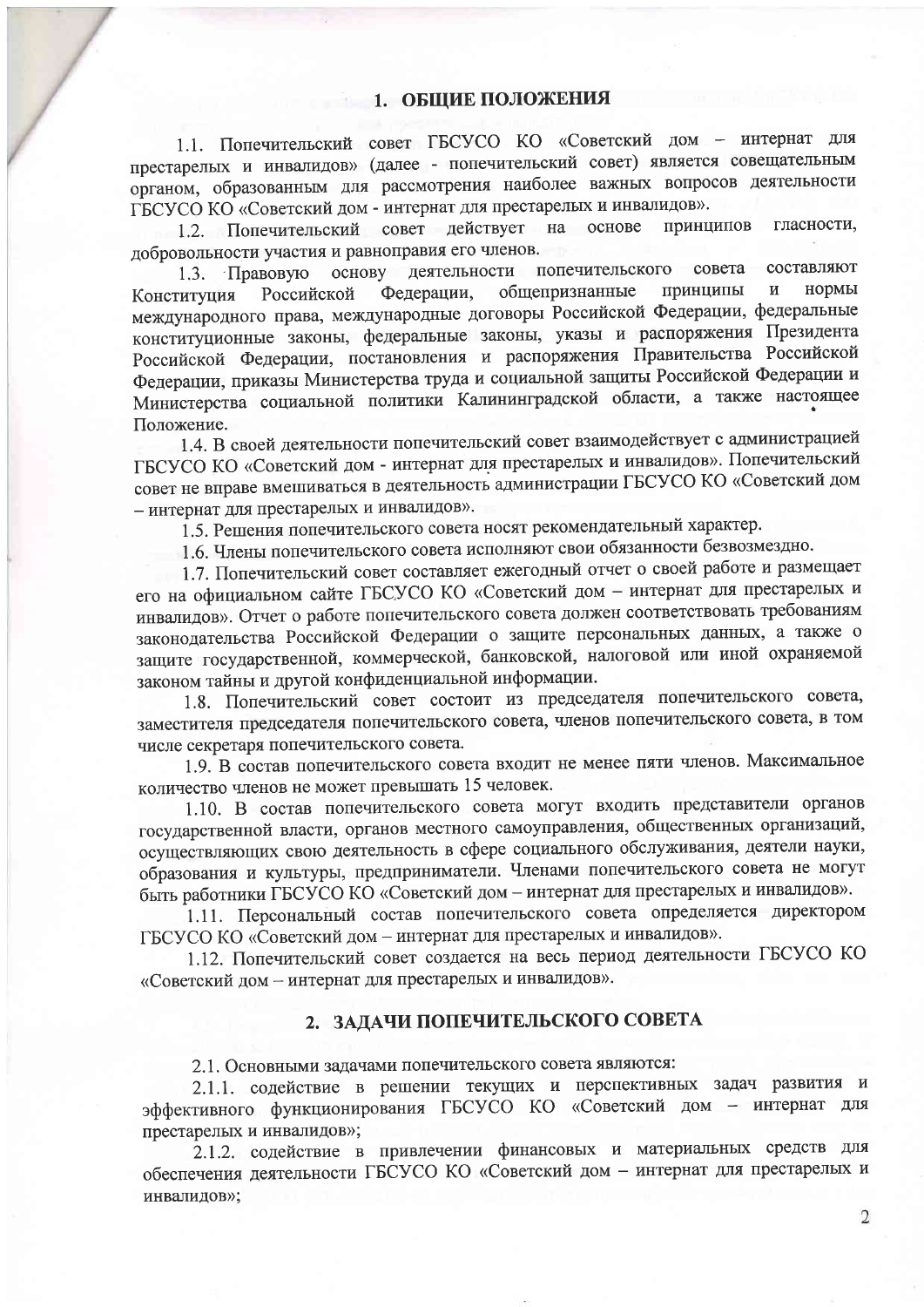2.1.3. содействие в совершенствовании материально-технической базы ГБСУСО КО «Советский дом - интернат для престарелых и инвалидов»;

2.1.4. содействие в улучшении качества предоставляемых социальных услуг;

2.1.5. содействие в повышении квалификации работников ГБСУСО КО «Советский дом - интернат для престарелых и инвалидов;

2.1.6. содействие в повышении информационной открытости ГБСУСО КО «Советский дом - интернат для престарелых и инвалидов»;

связанных с повышением содействие в решении иных вопросов,  $2.1.7.$ эффективности деятельности ГБСУСО КО «Советский дом - интернат для престарелых и инвалидов».

## 3. ПРАВА ПОПЕЧИТЕЛЬСКОГО СОВЕТА

3.1. Для выполнения возложенных на него задач попечительский совет имеет право:

3.1.1. запрашивать информацию от администрации ГБСУСО КО «Советский дом интернат для престарелых и инвалидов» о реализации принятых попечительским советом решений;

3.1.2. вносить администрации ГБСУСО КО «Советский дом - интернат для престарелых и инвалидов» предложения по вопросам совершенствования деятельности ГБСУСО КО «Советский дом - интернат для престарелых и инвалидов»;

3.1.3. участвовать в организации и проведении круглых столов, конференций, семинаров и иных мероприятий по вопросам, отнесенным к компетенции попечительского совета:

совершенствованию предложений  $\Pi$ <sup>O</sup> в подготовке участвовать  $3.1.4.$ законодательства Российской Федерации и субъектов Российской Федерации по вопросам, отнесенным к компетенции попечительского совета;

3.1.5. осуществлять иные права, не противоречащие законодательству Российской Федерации.

# 4. ОРГАНИЗАЦИЯ И ПОРЯДОК РАБОТЫ ПОПЕЧИТЕЛЬСКОГО СОВЕТА

4.1. Председатель попечительского совета руководит работой попечительского совета, ведет заседания попечительского совета, вносит на рассмотрение попечительского совета предложения о планах его работы и времени заседаний. Заместитель председателя попечительского совета в отсутствие председателя попечительского совета выполняет его функции.

4.2. Председатель попечительского совета, его заместитель избираются на первом заседании попечительского совета открытым голосованием большинством голосов присутствующих на заседании членов попечительского совета. На первом заседании попечительского совета назначается секретарь попечительского совета.

4.3. Попечительский совет вправе в любое время переизбрать своего председателя.

4.4. Заседание попечительского совета считается правомочным, если на нем присутствует более половины членов попечительского совета.

4.5. Решения попечительского совета принимаются путем открытого голосования большинством голосов присутствующих на заседании членов попечительского совета. В случае равенства голосов "за" и "против" решающим является голос председателя попечительского совета.

4.6. При решении вопросов на заседании попечительского совета каждый член попечительского совета обладает одним голосом. Передача права голоса другому лицу не допускается.

4.7. В заседаниях попечительского совета с правом совещательного голоса участвует директор ГБСУСО КО «Советский дом - интернат для престарелых и инвалидов», а в его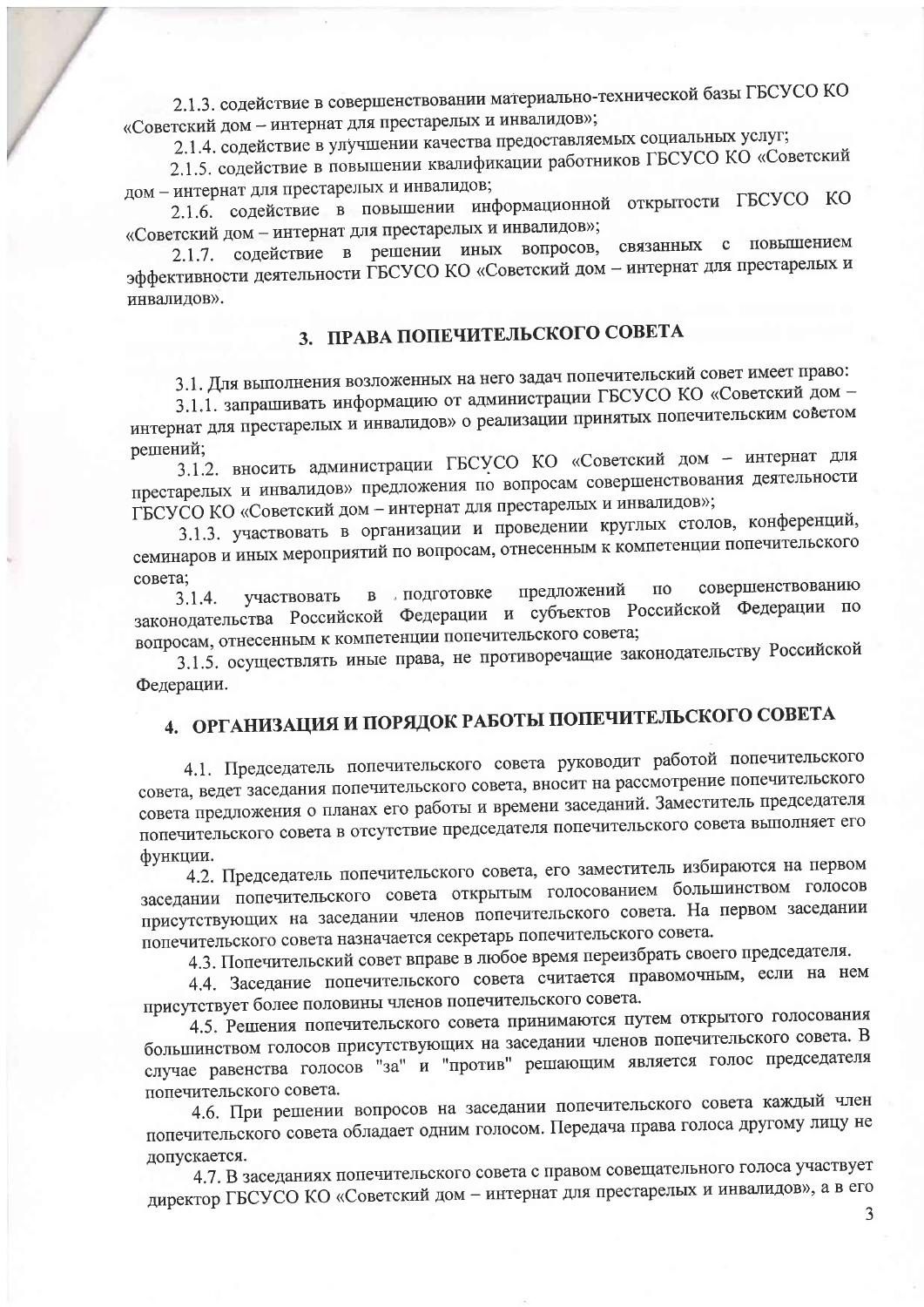отсутствие - лицо, замещающее директора ГБСУСО КО «Советский дом - интернат для престарелых и инвалидов».

4.8. Иные права и обязанности членов попечительского совета, порядок проведения заседаний попечительского совета и оформления решений, принятых на заседаниях попечительского совета, а также другие вопросы, связанные с принятием решений попечительским советом, определяются директором ГБСУСО КО «Советский дом интернат для престарелых и инвалидов».

## 5. ЗАКЛЮЧИТЕЛЬНЫЕ ПОЛОЖЕНИЯ

5.1. Настоящее Положение вступает в законную силу с момента подписания и действует до 31 декабря 2021 года. Положение автоматически пролонгируется на один год, и далее ежегодно.